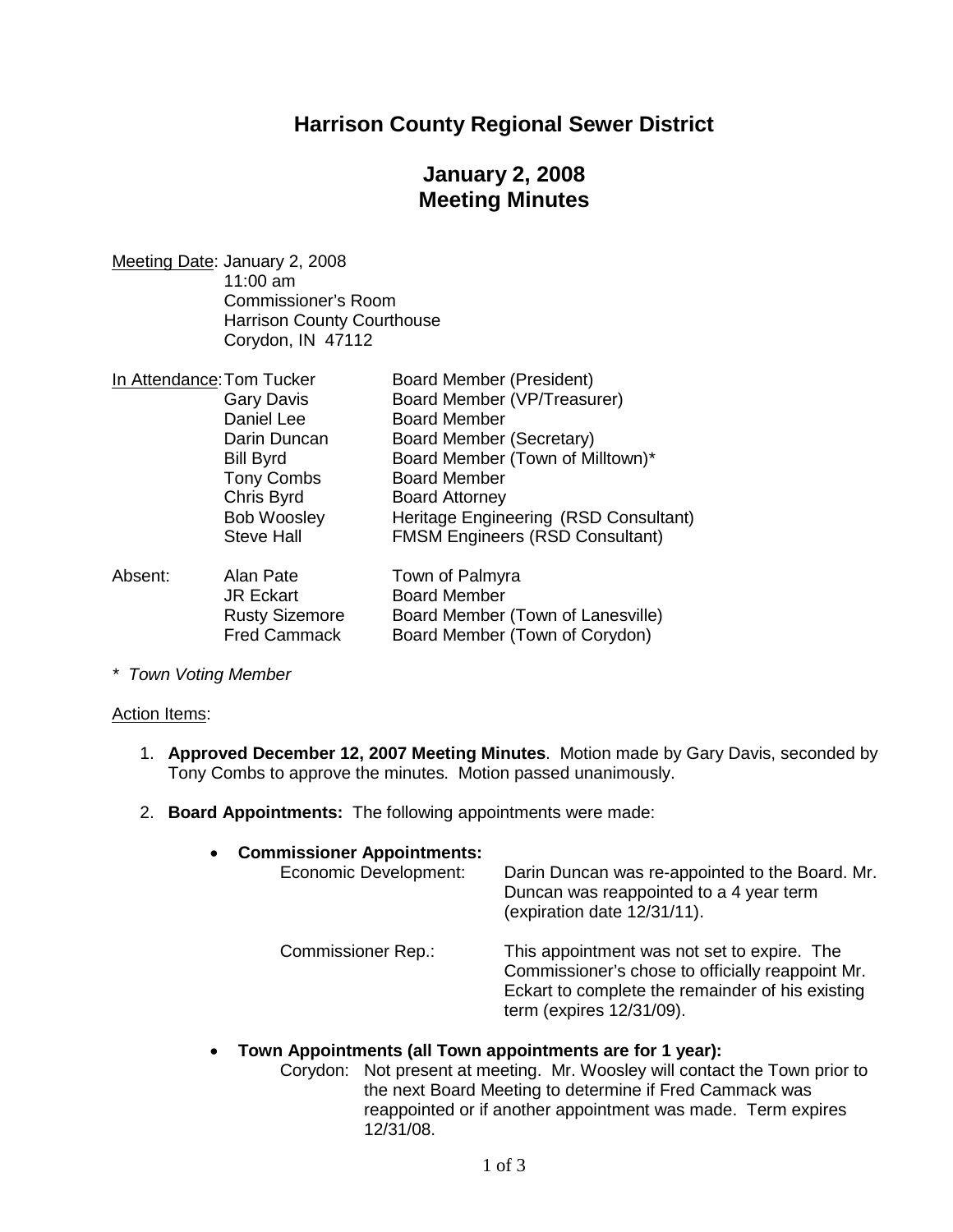Milltown: Bill Byrd was reappointed. Term expires 12/31/08.

- Lanesville: Not present at meeting. Mr. Woosley will contact the Town to determine who their appointment is for the Board. Term expires 12/31/08.
- **Subcommittees:** All existing subcommittees remained unchanged.
- **Officers:** Tony Combs made a motion to re-appoint the current slate of officers to the same positions for 2008. Dan Lee seconded the motion. Motion passed unanimously. Officers are: Tom Tucker (President), Gary Davis (Vice Pres./Treasurer), and Darin Duncan (Secretary).
- 3. **Berkshire WWTP Update:** Bob Woosley provided the Board with an update of the latest draft agreement prepared between SSK Communities (owner of WWTP) and the sub-committee. A third party review is underway by Mr. Dave Eberenz of Capital Engineering. A site meeting will be held between Mr. Eberenz, Astbury Water Technologies (current WWTP operator), Mr. Woosley, and a representative from SSK Communties. The date of the site meeting has not yet been set. The site meeting will be used to make a final evaluation of the work remaining to be completed. Mr. Eberenz will then prepare a report to the Board stating his opinion of cost and the improvements needed at the plant. This information will be used to finalize the negotiations with SSK. The Board requested that this information be brought before the Board as soon as possible to allow negotiations to be finalized.
	- Gary Davis requested the following changes be made to the draft agreement:
		- Item 5a, Last Sentence. Change the sentence to read: "This amount shall be paid monthly by IMCH and due on the  $15<sup>th</sup>$  day of each month beginning February 2008."
		- Item 5b, Last Sentence. Modify sentence to state that if full cash payment is not received up front then a performance bond and letter of credit will be required.
- 4. **Invoices:** Approved the following invoices:
	- Heritage/FMSM Inv. No. 21 2007 Budget: \$462.50 (Direct costs for advertisement of the Hospital Medical Campus Rate Ordinance Public Hearing.) Motion made by Gary Davis, seconded by Darin Duncan to approve the invoice. Motion passed unanimously.
	- Umbaugh Inv. No. 112889 Projects Budget: \$1,900. (Rate Ordinance preparation.) Motion made by Tony Combs, seconded by Darin Duncan to approve the invoice. Motion passed unanimously.
	- Section 205i Grant: FMSM Invoice No. 7 (\$7,226.50): Motion made by Darin Duncan, seconded by Bill Byrd to approve the invoices. Motion passed unanimously. The grant project is now 90% complete.
- 5. **2008 Budget:** The draft budget was reviewed. Tom Tucker suggested that the Budget be broken into two parts: Operating Budget and Project Budget. The Board's current operating budget is broken into two parts: Account Numbers 0167-310-3000.02 and 0167-310-3000.03. All agreed to Tom's suggestion and will keep the funds separated into two parts (Accounts .02 & .03). A summary of the budget presented: